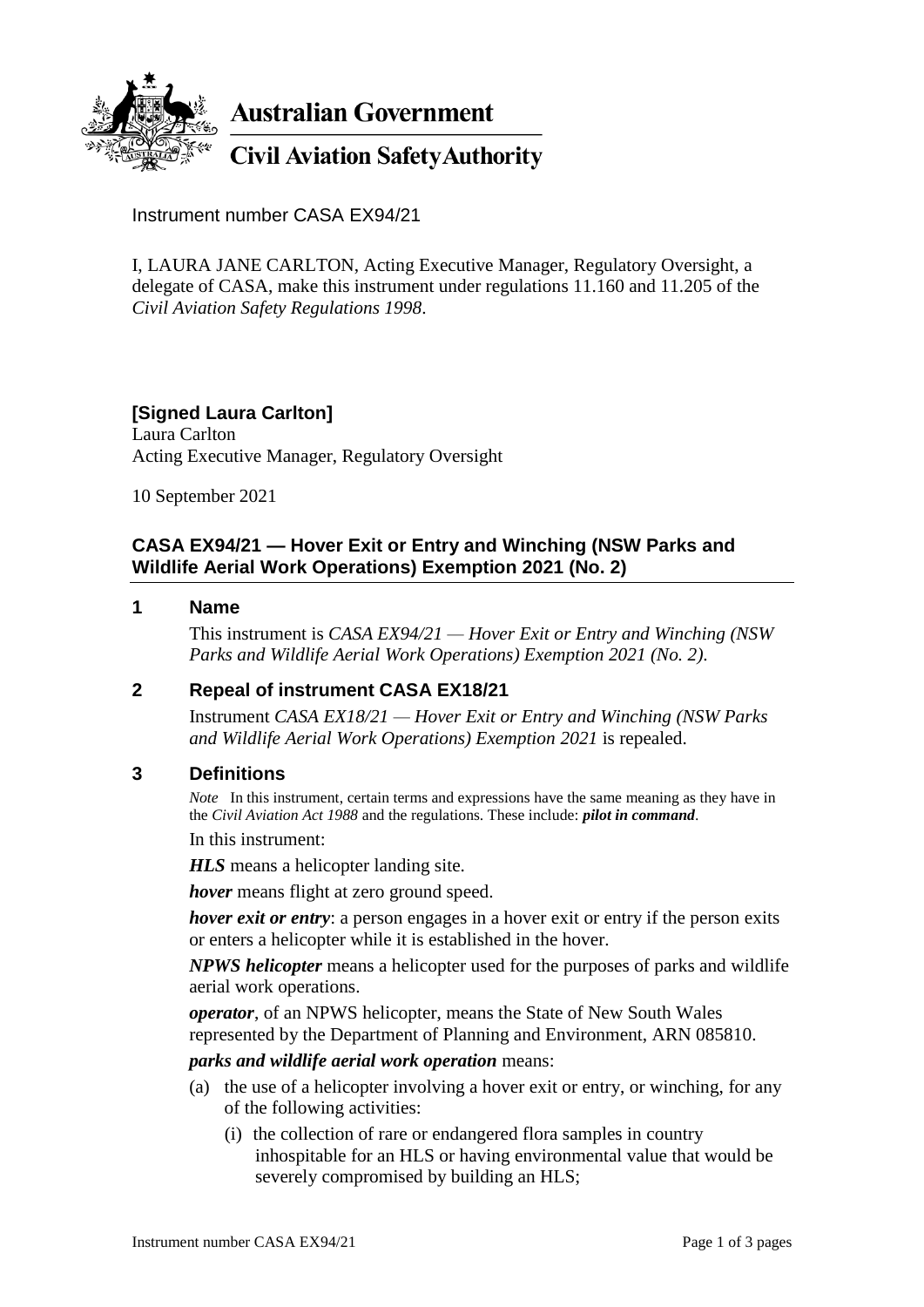- (ii) the collection of samples from feral animals for disease control;
- (iii) the control of noxious plants;
- (iv) infrastructure construction in areas where construction of an HLS is not practicable; or
- (b) the use of a helicopter involving a hover exit or entry for the shooting of feral animals that have taken cover.

*winching* has the meaning given by Civil Aviation Order (*CAO*) 29.11.

### **4 Application**

This instrument applies in relation to the operator of an NPWS helicopter (and its personnel) if it conducts a parks and wildlife aerial work operation in the helicopter.

#### **5 Exemptions**

(1) The operator and pilot in command of an NPWS helicopter are exempt from compliance with subregulation 151 (1) and paragraph 251 (1) (c) of CAR when conducting a parks and wildlife aerial work operation involving a hover exit or entry.

*Note* This subsection only covers hover exit or entry: CAO 29.11 gives similar authorisations in relation to winching.

- (2) The operator and pilot in command of an NPWS helicopter are exempt from compliance with subregulations 250 (1) and (1A) of CAR, respectively, when conducting a parks and wildlife aerial work operation, but only to the extent that a person is permitted to be carried on:
	- (a) the undercarriage of the helicopter; or
	- (b) any part of the helicopter that is not designed for the accommodation of the crew or passengers; or
	- (c) anything attached to the helicopter.
- (3) Each crew member and passenger of an NPWS helicopter is exempt from compliance with subparagraph 3.1 (c) of CAO 20.16.3 when conducting a parks and wildlife aerial work operation.
- (4) The operator and each crew member and passenger of an NPWS helicopter are exempt from compliance with paragraph 4.1 of CAO 20.16.3 when conducting a parks and wildlife aerial work operation to the extent that the provision requires the person to wear a safety harness, or a seat belt where a safety harness is not fitted, when the helicopter is flying at a height less than 1 000 feet above the terrain.
- (5) The operator and pilot in command of an NPWS helicopter are exempt from compliance with paragraph 5.1 of CAO 29.11 when conducting a parks and wildlife aerial work operation involving winching.

#### **6 Conditions**

- (1) The exemptions in section 5 in relation to parks and wildlife aerial work operations conducted in an NPWS helicopter are subject to:
	- (a) for the operator the conditions mentioned in paragraphs  $(2)$  (a) to (h); and
	- (b) for the pilot in command of the NPWS helicopter the conditions mentioned in paragraphs (2) (a) to (e).